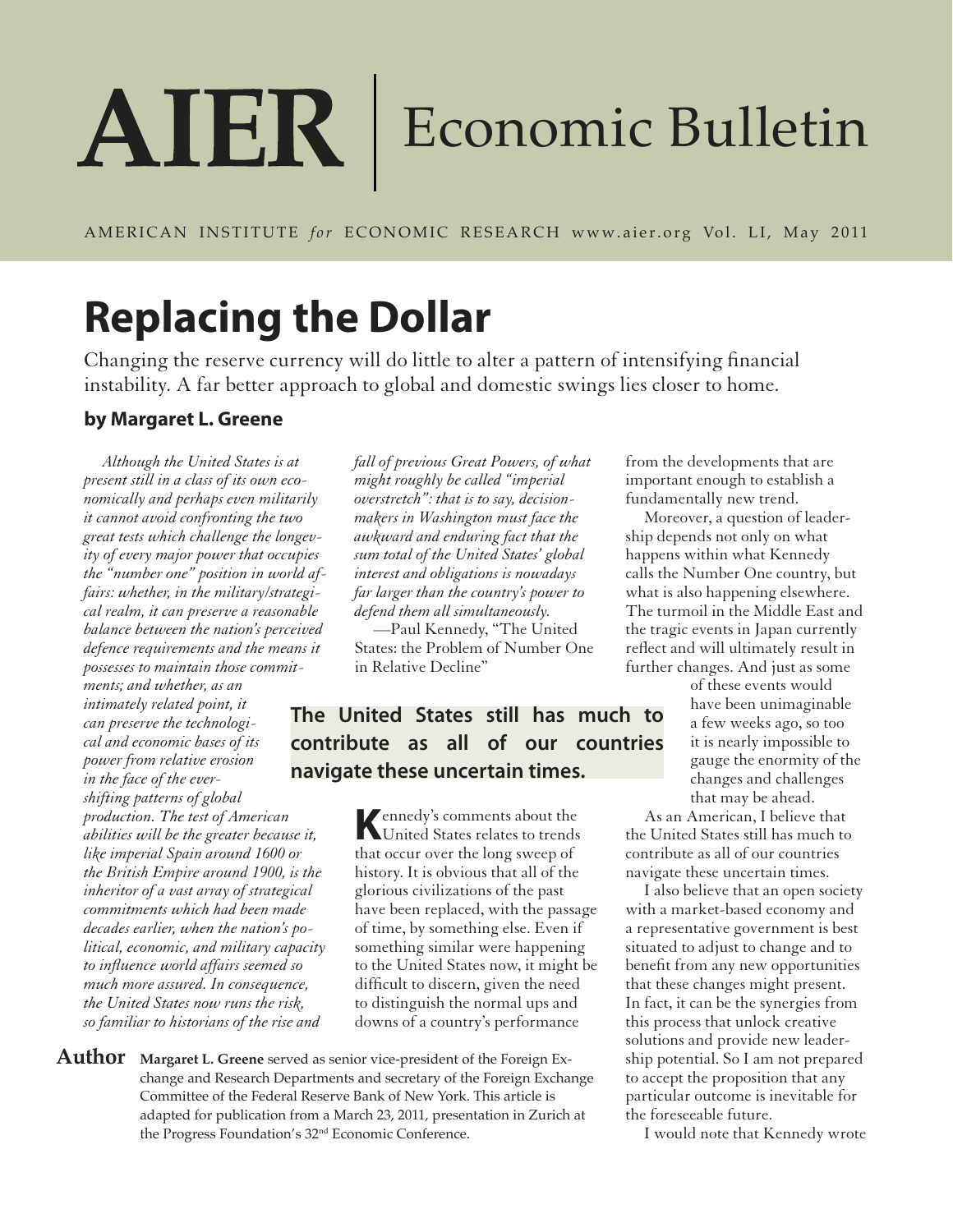that piece in the mid 1970s, a very difficult time for the United States. We were still living in the shadow of the Viet Nam war. We had disappointing economic growth together with record rates of inflation. Our currency was under siege in the exchange markets. The efforts to deal with the dollar led to a spreading of our inflation to other countries through foreign exchange market intervention. I can understand how someone might have had serious doubts about the continuance of United States' leadership at that time.

In the end, we turned the situation around. We tackled our inflation problem. Together with other central banks, we moved to inflation targeting for guidance on monetary policy and relaxed the exchangerate restraint so that countries had the option to conduct monetary policy more clearly toward their own internal objectives. The United States was fortunate to have a courageous chairman at the Federal Reserve and inspired leadership from a president who brought us back to our core values, helped us regain our self confidence, and could faithfully project our values to the rest of the world.

I would admit that, once again, the United States is going through what the British would call a "rough patch." Some of the challenges are monetary or financial. Some are more political. It is too early to tell whether we will be able to turn the situation around again this time.

All I can tell you is that it is impossible to watch television or read the newspapers in the United States without being impressed that people are really engaged in trying, and these efforts are taking place at all levels of government.

Individuals with no previous interest in political activity are working within the system to demonstrate, run for office, or find other ways to be involved. For me, that is

more a strength than a weakness.

Nonetheless, there is now, as there was in the late 1970s, a growing desire to find a solution to reverse an intensifying financial instability.

In this paper, I consider whether changing the reserve-currency mechanism we now have could be a solution. I conclude the answer is no.

There is no alternative but to address the fundamental source of this instability globally—and that source may be our own behavior. I will end by making some suggestions about what more I would like to see the United States do either to reduce instability or, if we cannot do that, find ways to limit the damage.

Financial instability is not new. The 2005 book, *Manias, Panics, and Crashes* by Charles P. Kindleberger and Robert Aliber, chronicles financial crises for almost four centuries,

#### **Is there another country with a currency that meets these requirements and has a better long-term record?**

from 1618 to 1998. It is clear that no country is exempt from financial turmoil. The crises examined in this book occurred all around the globe and involved countries with every conceivable type of financial structure. The authors suggest there was a relatively quiescent period between the end of World War II and the late 1960s.

But, in the latest edition, Kindleberger and Aliber assert many times and many ways that the subsequent 30 years were the most turbulent of all. They describe the years since the late 1960s as "unprecedented" in terms of number, scope and severity and infer that the lessons of history were either forgotten or slighted. The authors wrote that description before the events of the latter part of this decade. Imagine how they might have described them.

If the authors' description of the period since 1968 is correct, and

if the latest episode is even more extreme, it is understandable that there is a yearning for some change in the system to curb the instability. Proposals for a "new" reserve currency or an "international lender of last resort" reflect a real concern.

But would a change in the reserve currency structure improve the chances for financial stability?

What currency or currencies could be expected to serve in the capacity of a reserve currency?

A reserve currency must meet the minimum requirements of a medium of exchange and store of value. To be a medium of exchange, the currency would have to be freely convertible and already widely used in international transactions. To be a store of value for both central banks and the private sector, the country of issue of the currency would have to have a well developed financial

> structure and an internationally acceptable record of economic and financial performance.

Now, I am one of those who is disappointed with the United States'

recent record. But is there another country with a currency that meets these requirements and has a better long-term record?

These criteria already limit the number of currencies available currently. If the objective is to increase financial stability, I would suggest that we need to add to that list characteristics about the reservecurrency country or, in the case of a group of countries, the reservecurrency zone.

The country/zone, for example, should have a large enough and diverse enough economy to be able to absorb different kinds of economic shocks. It probably should be large enough geographically to be able to resist various climatic, natural, or environmental shocks. And certainly, it should have an open and reliable decision-making capability with a proven record of orderly transfers of power to reduce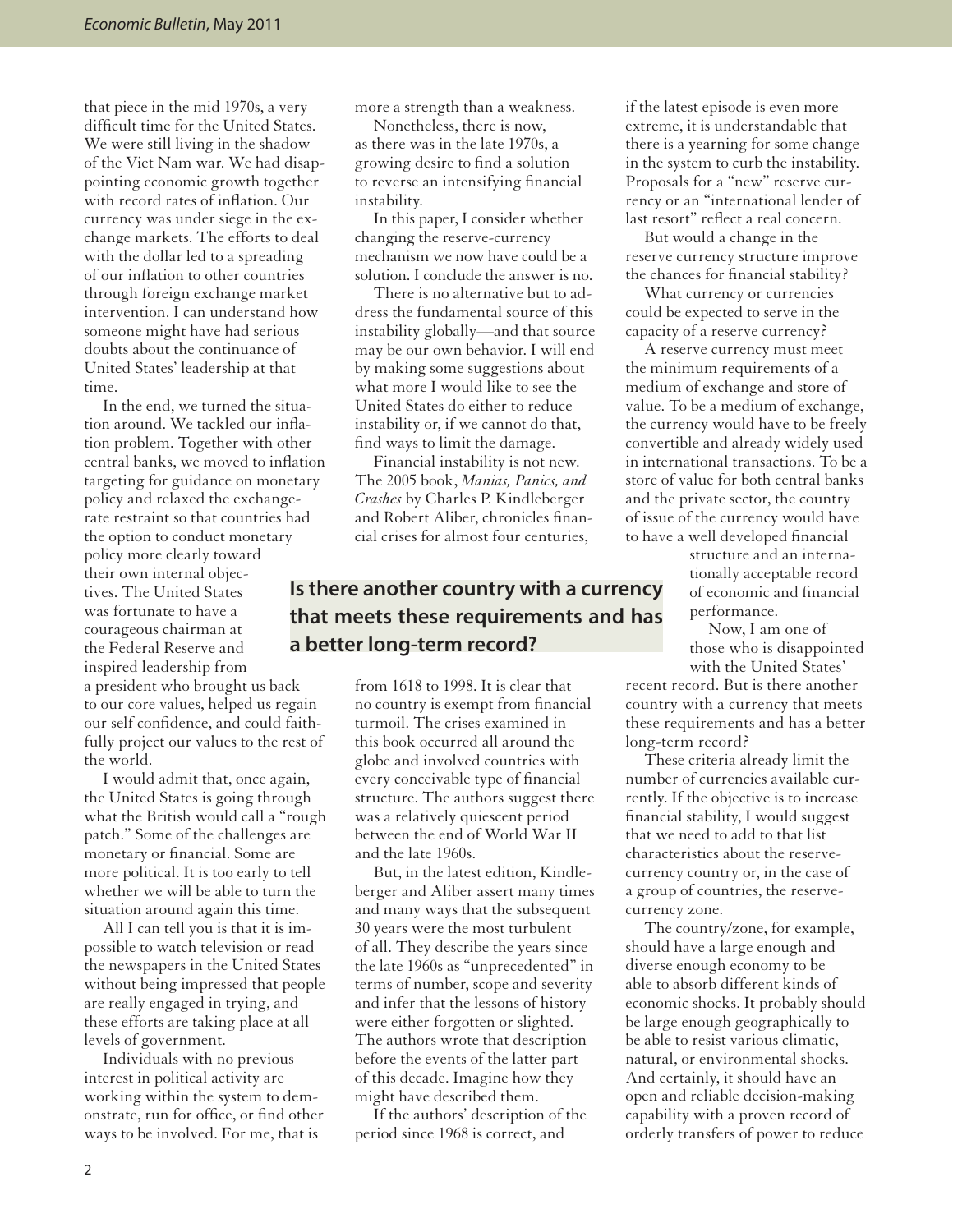the probability of political shocks emanating from the reserve-currency center.

It is, of course, possible that over time currencies other than the dollar will emerge that fulfill all of these requirements. I can see how that might happen in an evolutionary way. It is harder for me to imagine it coming about another way—except perhaps in the face of some cataclysmic disaster in much the same way that the Bretton Woods institutions were created out of the destruction of World War II.

In any event, the financial system would have to adjust to changes in the reserve currency structure. How would that adjustment take place? The historical record is not promising.

In most cases, the existence of multiple reserve currencies has added to, not reduced, financial instability because it opens up the possibility for shifts of preferences among the currencies at the center of the system. Even the replacement of one reserve currency (sterling) with another (the dollar) was a major source of financial instability for decades after the replacement had been, effectively, completed.

These concerns have led some to suggest a multilateral solution, perhaps building on the International Monetary Fund (IMF) as an institution and the Special Drawing Rights (SDR's) as a currency.

The fact of the matter is that the SDR has not been used as extensively as had been hoped when first created. That is because limits on the issuance and transferability of SDR's together with a cumbersome decision-making procedure within the IMF for managing SDR's make the SDR an unattractive asset to central banks. Even the managing director of the IMF has recently acknowledged "technical hurdles" involving the use of SDR's as a replacement for dollars.

There are undoubtedly ways that

the IMF could play a larger role going forward. "Technical" changes probably could be made to make SDR's more attractive assets for central banks.

There probably could be ways to enhance the IMF's General Agreements to Borrow and the central bank swap networks to provide more backstop financing during a crisis. The IMF might even be able to set up a "substitution account" whereby central banks that wished to divest themselves of dollar assets could exchange dollars for SDR's on the IMF's books.

There also may be ways that the IMF can draw on its extensive understanding of its member countries' economies and financial systems to shore up the overall macro-prudential effort.

Still, the underlying limitations of an asset created on the books of a

#### **To get at the source of the instability, we need to understand how manias develop.**

multilateral institution are unlikely to change easily or soon. Sovereign countries give up responsibility for their national currencies and financial systems most reluctantly. Moreover, decision making within multilateral institutions is usually not quick enough, nimble enough, nor sufficiently removed from national political pressures to address issues of monetary and financial stability.

So, at least for now, there are no ready alternatives to the dollar as the reserve currency of the system. I would go further and assert that the problem is not one of structure of the monetary system. We need to look elsewhere to find the source of our instability.

That brings me back to Kindleberger's and Aliber's thesis: that the major financial crises all seem to follow a similar pattern of mania, panic, and crash. What differentiates a boom-bust experience from the normal vicissitudes of the business cycle is the development of a mania. Asset bubbles are a manifestation of a mania.

So, to get at the source of the instability, we need to understand how manias develop. Kindleberger and Aliber suggest two types of mechanisms that trigger a mania by opening up previously unexpected opportunities for investment or trading profits.

One is some sort of exogenous shock to expectations such as war, supply shocks, or technological revolution.

The second is some sort of endogenous process at work that helps to tip the balance towards mania as the expansion matures. Kindleberger and Aliber explicitly mention two: "maladroit" monetary management and financial deregulation.

> The world has had a good share of such events during the past 40 years. In the United States alone during this last episode, we had many of these characteristics. Monetary

expansion was too much for too long. We had financial deregulation that left some elements outside of the regulatory rubric.

We also had a new technology, financial modeling, that market participants and regulators alike used to define capital requirements, to price complex instruments, and to identify systemic risk.

In the end, the models used proved to be inadequate. But by that time, the modeling had allowed financial institutions to feel more comfortable than they should have felt with separating the origination function from the processing and resolution elements of financial transactions. It also allowed them to accept a huge increase in proprietary trading. Together, these developments became reflected in skewed compensation schemes.

When you consider the positive feedback effects within this scenario,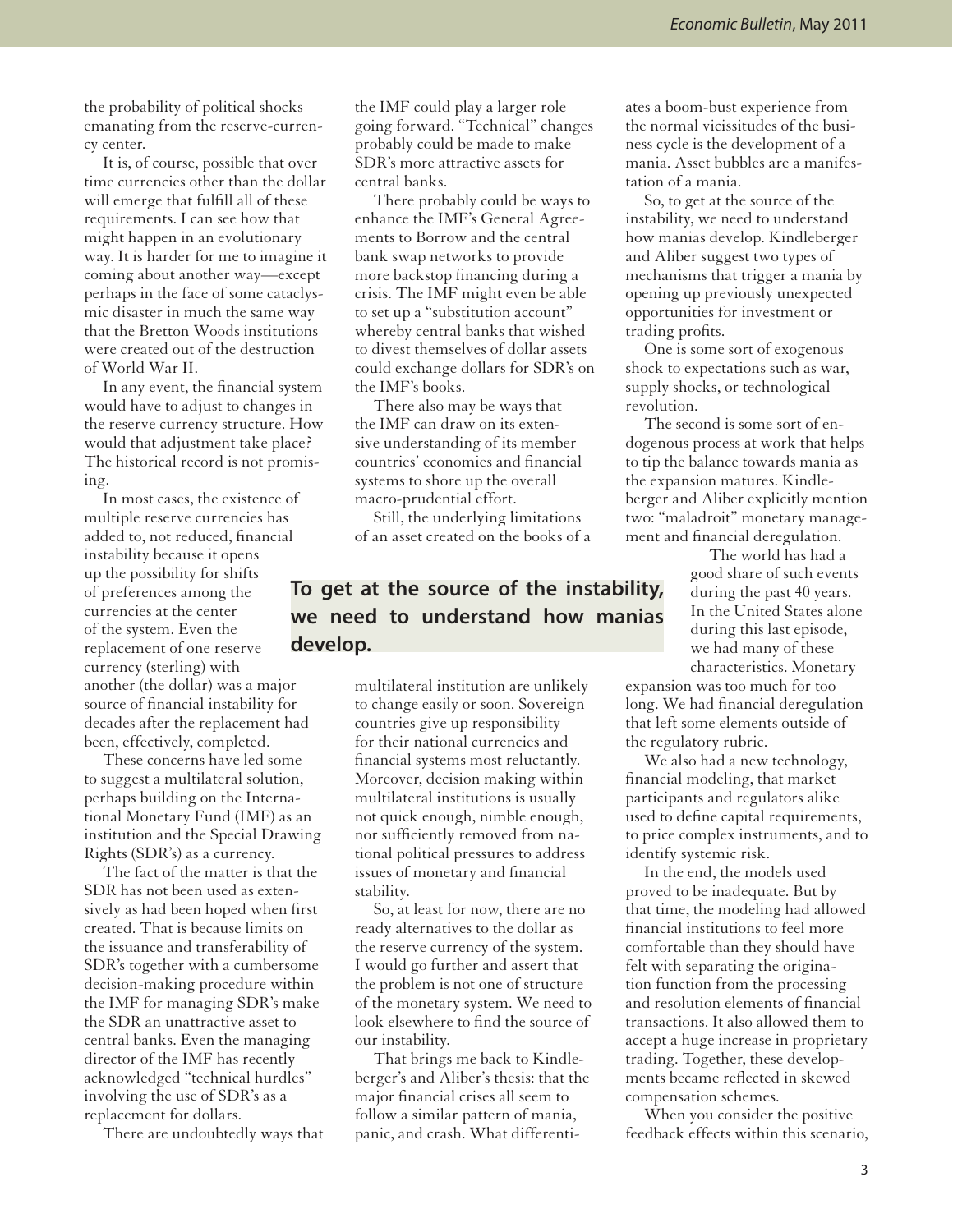one can understand, unfortunately after the fact, how the mania developed and intensified.

Should we be trying to prevent manias like these? I hope, here, the answer is yes, we should be trying to avoid manias for several reasons. They cause a misalignment of resources during the manic phase. They almost always come to a most unpleasant end. And they can be followed by a period of stagnation—sometimes a long period of stagnation—as the economy struggles to return to a more balanced orientation.

In this most recent episode, the overexpansion in many industries, the loss of production in others, and the concentration of talent in the financial sector that the United States experienced several years ago are all symptoms of an imbalance that will take time to unwind in even the best of circumstances.

Though there always will be fluctuation in the rate of growth of our economies, the large swings that are caused by manias, panics and crashes have to be costly and have a negative effect on our long-term growth potential. Moreover, having these cycles occur as frequently as in the recent past leads to a loss of confidence by the public in their governments and financial institutions. That is undesirable for all sorts of reasons.

I am concerned others may not agree that avoiding manias is a desirable policy objective. Sometimes I think manias have come to be viewed as acceptable or inevitable to ensure a growing global economy. How else are we to understand Federal Reserve Chairman Bernanke's *Washington Post* op-ed last November where he explained the mechanism whereby his quantitative easing policy will affect the economy? He wrote:

Lower mortgage rates will make housing more affordable and allow more homeowners

to refinance. Lower corporate bond rates will encourage investment. And higher stock prices will boost consumer wealth and help increase confidence, which can also spur spending.

It could be worse. We could have become a society that think manias or asset price bubbles are actually desirable. As the global economy has grown, wealth has been created so that, for example, middle class Americans are more likely to have portfolios of real and financial assets.

In fact, personal income receipts on assets, which for the United States as a whole was negligible in 1960, started rising in the early 1970s and then took off in the late 1970s. Today, individuals can trade foreign exchange, trade the securities in their 401K accounts, or refinance

#### **An underlying behavioral fundamental might help to explain the increase in financial instability.**

their mortgage by just using their computer in their own home.

Has this increase in individual holdings of assets changed societal behavior so that we are more accepting of, maybe even becoming addicted to, asset bubbles? Politically, are asset bubbles seen as the way of throwing out the old power structure and creating new wealth?

Let us not forget that the problems surrounding Fannie Mae and Freddie Mac in the United States were not addressed because the problems were unknown, thanks to the investigative reporting of *The Wall Street Journal's* editorial page. It was because the political overseers of these institutions found it inconvenient to address them.

The problem with accepting a little bit of an asset bubble is that the record shows that manias are difficult to detect in the early stages and even harder to stop.

An essential element of a mania is that the velocity of money becomes unstable, as credit and nearmoney substitutes are developed to satisfy the speculative appetites. Under these circumstances, the conventional tools of monetary policy, even if applied, may not yield the customary results.

What could the authorities do? They might issue some kind of warning of events to come or take some unexpectedly strong action. But the timing would have to be nearly perfect—after the risk of a mania had become plausible, but before the dynamics of the mania had fully set in. Even then, the relevant authorities would face unpleasant outcomes. Either their actions would go unheeded, blown away by the momentum of the speculative pressures of the time. Or their actions would be effective and prob-

> ably would trigger the denouement of the mania.

Even if the denouement were to be less severe than the alternative, who wants to be blamed for such an outcome? How often can

we expect individuals that we put in positions of authority to have the intuition, the conviction of their intuitions, and the courage to take such risks?

Kindleberger and Aliber may have identified the proximate sources of mania as exogenous shocks to expectations or endogenous disturbances caused by monetary mismanagement or financial deregulation. And the increase in instability during the past four decades or so may reflect an increase in such events. But in addition there is an underlying fundamental that is behavioral that might help to explain the increase in financial instability during the past several decades.

As wealth has grown and a larger percentage of the population has shared in that increase in wealth, the monetary and regulatory authorities are under more pressure on the margin to deliver opportunities for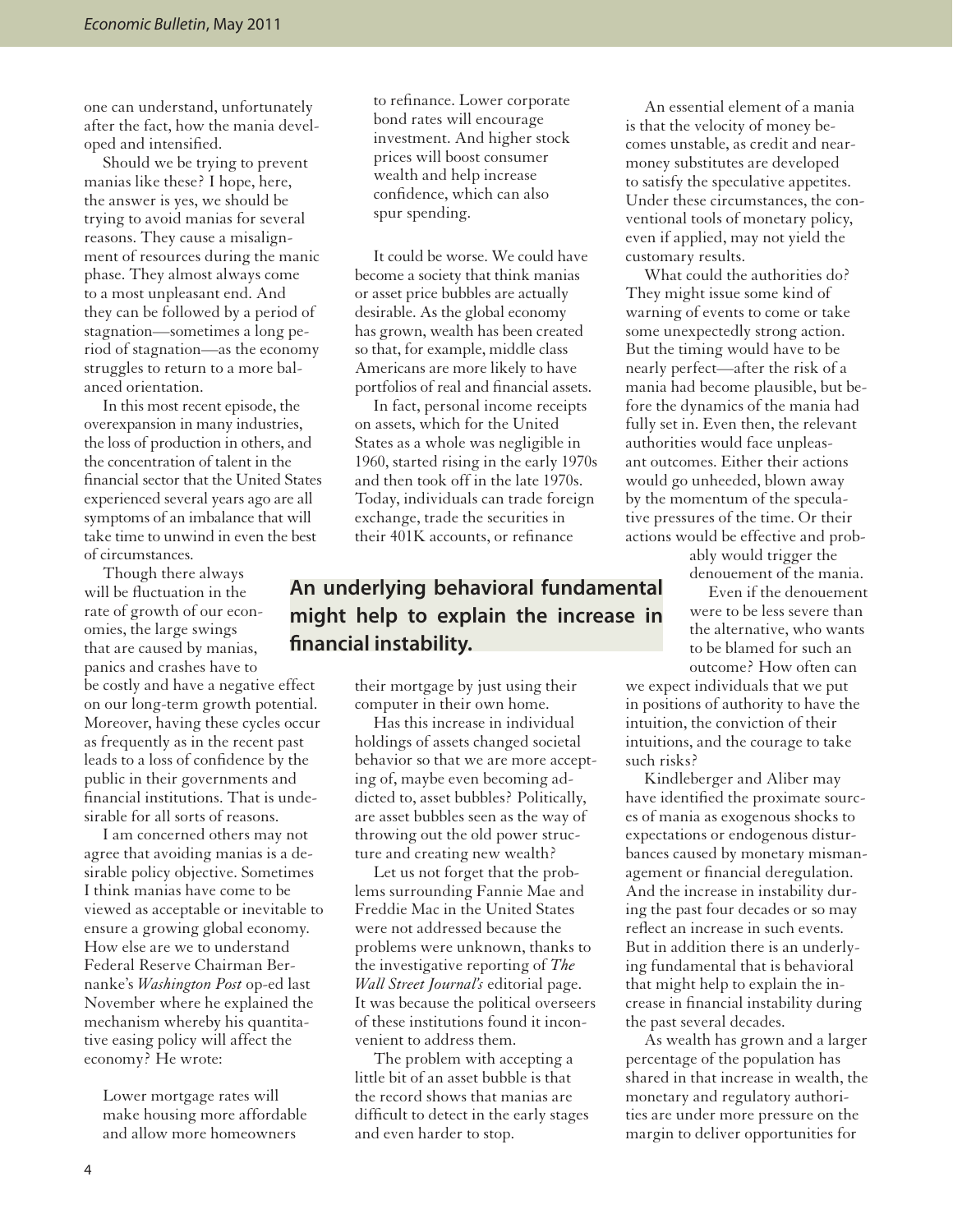trading gains and capital appreciation at the expense of securing income growth and investment in plant and equipment. During the inflation fight of the 1970s, it was the middle class of the United States that came to realize their financial future and societal stability were threatened by the inflation and supported the Fed's efforts to combat it even though the process was painful.

If this source of political support is becoming less secure, then to have any hope of restoring more financial stability to the global economic system we are going to have to find ways increasingly to insulate the monetary authorities from the political pressures coming from the asset-bubble cheerleaders.

Is this development unique to the United States? Probably not. But the United States should be held to a high standard of monetary management.

As long as the dollar remains the major reserve currency of the international monetary system, monetary and financial conditions in the United States have a major impact on other countries. Responding to the events of the last several years, Congress and the authorities have taken a number of actions and are working on others.

I do not intend to give a comprehensive critique of all of these actions. Instead, I will just make one general comment and then mention a few ideas that I think warrant further consideration.

The general comment is this. Effective monetary and macroprudential management requires the participation of market participants, the existence of an apolitical monetary/supervisory authority, and a mechanism for political accountability of the monetary/supervisory authority. The relationships among the "bankers," the "central bank," and the "politicians" will always be uneasy, as any one will imagine

that the other two are ganging up against him.

This tension is constructive; it is what keeps each group from overstepping their respective boundaries. The process of these three groups working together is like a threelegged stool. For it to stand on its own, the legs have to be in balance. Developments in the United States, including the recent passage of the Frank-Dodd legislation on financial regulation, have had the effect of extending the leg of the politicians at the expense of the other two.

Now for a few suggestions. First, the authorities should tell the public the truth about what caused this latest crisis.

It is probably too much to ask for an objective and serious review of all the elements that combined to create the crisis we experienced. It

#### **Authorities proved unable to keep abreast of the evolving vulnerabilities of the financial system.**

is so much easier and convenient for our political leaders to lay the blame on others.

This diverts public attention on the role policy choices and political institutions might have played. It saps support for the actions that might be appropriate to reduce the probability of a repeat performance. And it leaves a false impression that everything has been put to right so that a new bubble need not be feared. The public deserves better. It needs to know what really happened.

The two biggest culprits being presented to the public are bankers and foreign countries with large current-account surpluses.

The bankers are blamed for being greedy, reckless, and devious about the way they got the public rating agencies to give *Good Housekeeping* seals of approval for the securities they were asked to evaluate.

By putting the bankers in front of the public as enemy #1, the politicians portray themselves as innocent bystanders at the time of the crisis and the source of protection from any reoccurrence afterwards.

Now, we all know that blaming the bankers in time of financial distress is nothing new. Certainly in this instance bankers were far from blameless. They took undue risks, had inadequate measures of the risks they were taking, and leveraged their institutions excessively.

But the bankers were operating in an environment in which government authorities are supposed to establish the rules of the game. As it turned out, these same authorities proved unable to keep abreast of the evolving vulnerabilities of the financial system.

The United States government was exerting pressure on the bank-

> ing system to provide adequate financing to fulfill the nonmonetary policy objective of increasing home ownership. And these same government authorities were accepting

of well-known breakdowns in lending practices.

Now let's turn to the foreign countries. Some are accused of hijacking the international monetary system by managing their exchange rates so as to run chronic currentaccount surpluses. In this way, they steal American jobs and flood the United States with too much credit.

It is a separate issue whether another country is pursuing an appropriate policy objective for itself. Even if it is not, the monetary system has to be elastic enough to accommodate individual countries' preferences for reserve assets.

In this case, it was the United States that was unable to find a way to channel the capital inflows effectively to finance productive investment. Instead, the United States was content to accept excessive spending on housing and consumption. In doing so, it squandered the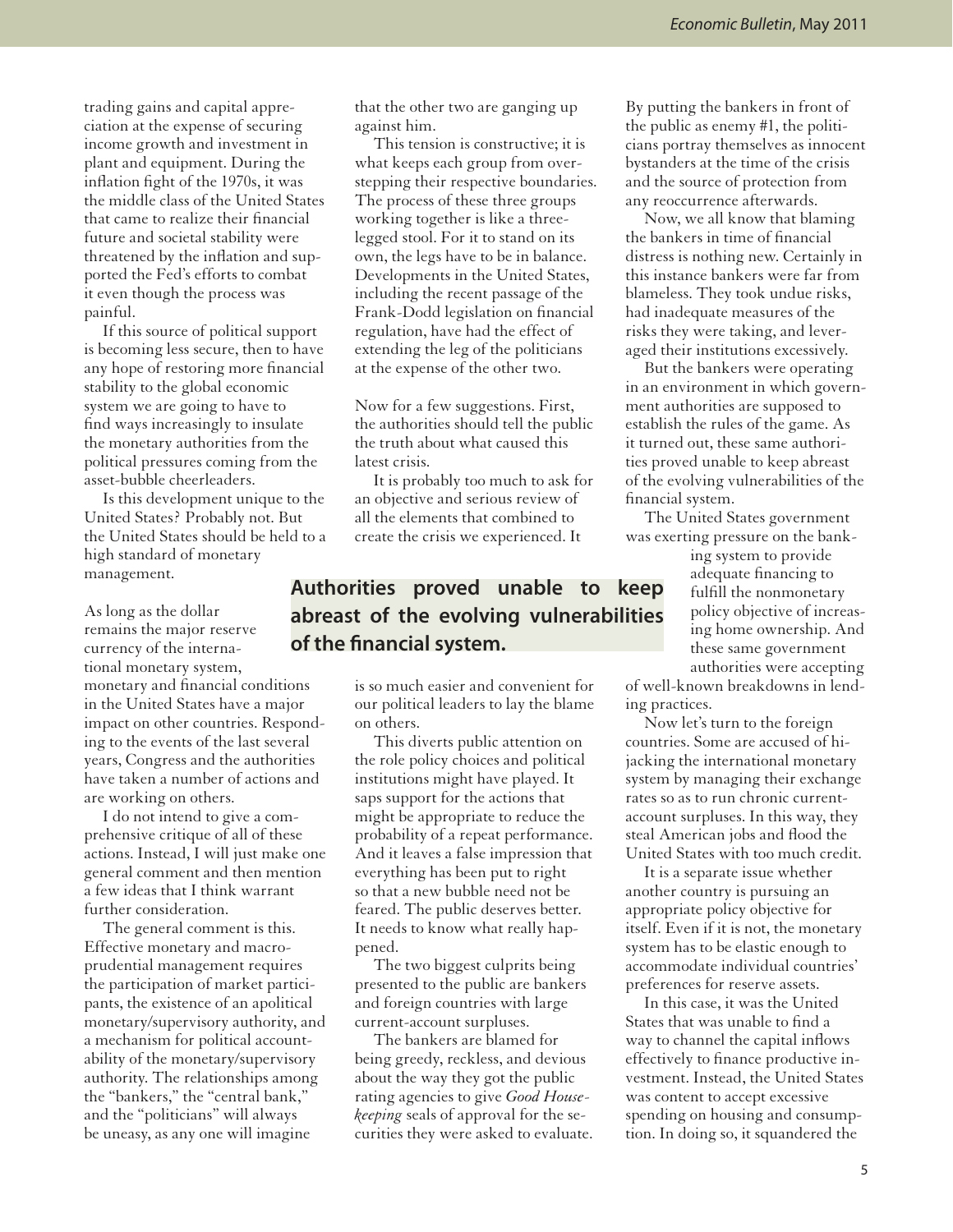opportunity to use the inflows to build up the productive capacity the country is going to need to pay off these increased liabilities.

To the extent these capital inflows occurred, they bolstered the dollar in the exchange market. As a result, whatever the actual trend or movements there were for the dollar's exchange rate, the dollar was stronger than it otherwise would have been.

A corollary of this observation is that domestic inflation would appear less virulent than otherwise would be the case. Import price inflation would be lower to the extent that the dollar was stronger than justified, and domestic producers of close import substitutes would find it difficult to pass on to their customers rising input prices. This result would become important to the extent that the central bank was making monetary policy decisions based at least in part on observed measures of domestic inflation.

That brings me to the second point. The Federal Reserve should accept a more cautious approach to monetary policy and broaden the scope of what it looks for in assessing a developing situation. To the extent that it is willing to risk an asset bubble to expand the economy, the Fed will have to speed up the detection of an impending problem as well as the decision making about how to respond.

Put another way, if there is a history of fast driving and if we are not confident that we can keep the traffic safely on the roadway, we need to have a strong braking system.

The Fed's record the last time around is not reassuring. The pressures then building up were not reflected in the target variable the Fed has been using—the Consumer Price Index less food and energy prices—but in other ways.

Did the Fed become too complacent with its relative success previously in keeping the inflation rate

within bounds that it did not see what was happening elsewhere? Or, did the Fed see what was happening clearly enough but was unable to resist the political pressure and/ or popular addiction for the positive wealth effects that rising asset prices were producing?

Either way, was the concentration on one signal variable a disservice in this instance?

A 2010 study published by Robert Pavasuthipaisit in the *International Journal of Central Banking* suggests that it was. He writes that taking account of asset-price movements can improve monetary policy decisions and that it would have been optimal for the Federal Reserve to have increased the weight of asset prices in its rate-setting decisions prior to and during the subprime mortgage crisis of 2007.

In any case, we should broaden

#### **We should broaden the horizons of what policy makers must be held accountable for to forestall future instability.**

the horizons of what policy makers must be held accountable for in order to forestall future economic and financial instability.

Are we going to miss the signals of stress and fail to respond appropriately again? Just as an exercise while working on this paper, I took a look at the headlines for one day (February 28) in the *Wall Street Journal* and *New York Times* to see if there was evidence of a bubble brewing. And what did I find? A superabundance of cash and credit, a supply shock, unexpectedly high values for "hot" deals, labor market pressures in "hot" sectors (even at a time of generally high unemployment), and a new synthetic derivative product.

If these news items do not suggest a bubble brewing, they sure ought to be seen as a warning. With the amount of high-powered money still in the system from the panic of 2009,

it is going to take timely and effective action to keep things under control.

My third suggestion is for stronger capital requirements. The greater the tendency for fast driving, the stronger capital requirements must be to protect the public from such recklessness.

The most recent episode demonstrated that when the financial system is under stress, the only capital that matters is equity capital. There does now appear to be more recognition that capital requirements need to be higher, higher still for systemically important firms, and composed importantly of equity capital.

There are other components also being discussed. The difficulty is that it takes time to craft such a program, especially if it is to be a program that can be expected to be fairly applied across jurisdictions

> and extend to non-banks that potentially pose systemic risks.

Some of the proposed requirements appear quite complicated, an attribute which hinders both com-

pliance and enforcement. Moreover, delays in implementation could be lengthy. My concern is the longer we wait to implement new capital requirements, the greater the risk that it not be done at all or that the process gets subverted once again so that the program loses much of its potential effectiveness.

Fourth, we need to insert enough of a sense of risk for the institutions that might be too big to fail or too interconnected to fail. We don't appear to have done so. The big institutions are even bigger now than before. And we just witnessed the spectacle of having the head of the Federal Deposit Insurance Commission (FDIC) warning the banks that she would be tougher next time.

One possibility would be to set up *by statute* the requirement that any institution receiving a future bailout would be broken up into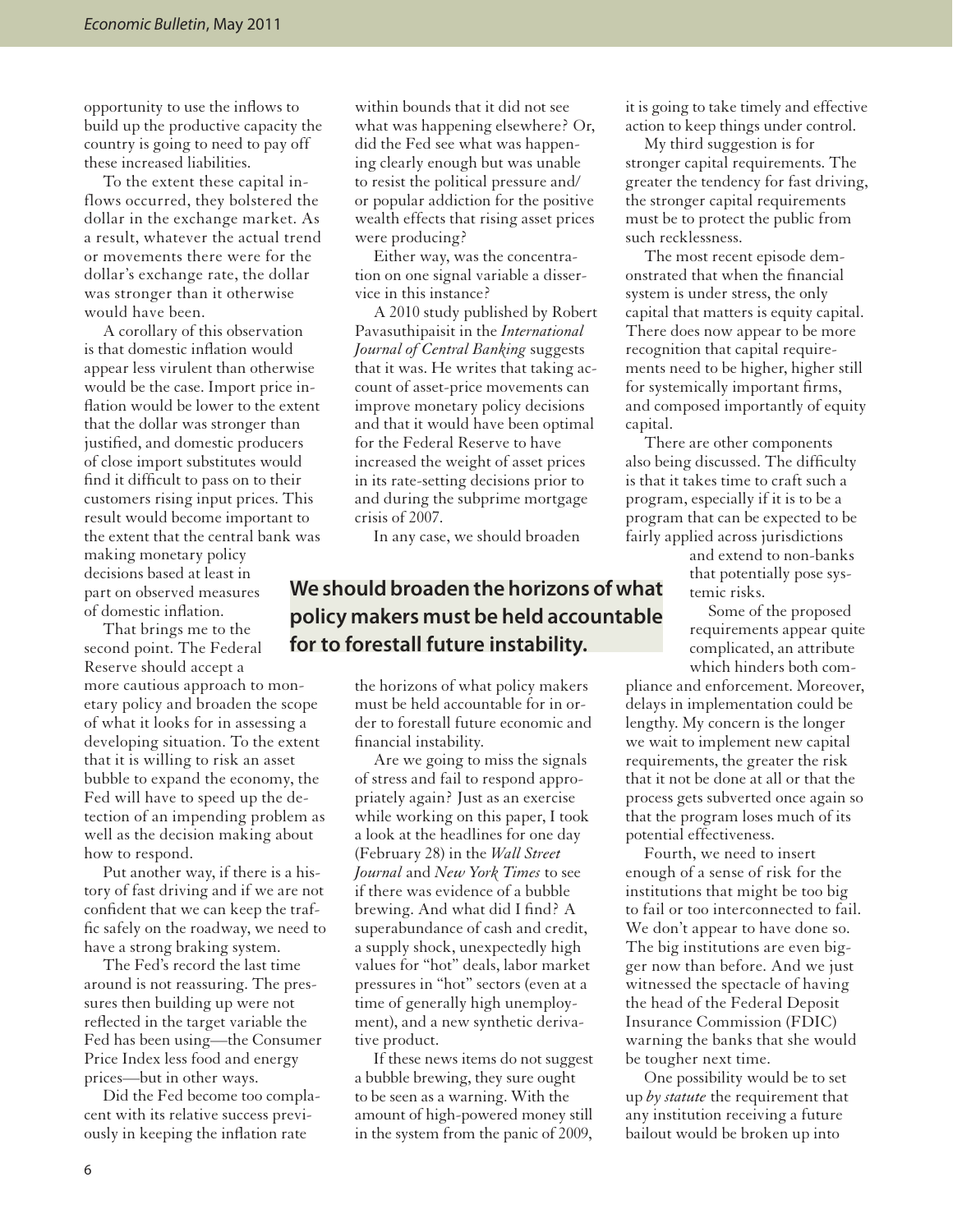several parts and, once stabilized, sold as separate parcels not to be recombined by the buyers. Such a provision would increase the disincentive to be bailed out. For those institutions that need government assistance, it would change the character of the institution in a way to reduce the possibility that it would pose systemic risks if it were not bailed out during a subsequent crisis.

Finally, reform of the Federal Reserve System should go further in at least two respects. My suggestions reflect concern about one of the outstanding trends in the Federal Reserve during the past decades: the growing concentration of power of the board of governors in Washington at the expense of the 12 regional Federal Reserve Banks.

Part of the impetus for this trend was the need to achieve efficiencies, avoid duplication, and reduce costs in the provision of central banking services.

But the result of pursuing these operational objectives is to reduce the effectiveness and importance on the policy side of the regional strength that had been a hallmark of this institution.

The regional banks, with their boards of directors and the boards of directors of their individual branches form a network of communication that informs the policy deliberations and helps to garner support for sometimes unpopular policy decisions.

A number of the regional banks have in their research departments their own unique analytical approaches for evaluating economic and monetary conditions and policy options. This diversity helps to reduce the chance that the central bank gets unduly influenced by any one model or interpretation of the policy issues under consideration.

Having the 12 Federal Reserve Bank presidents be in a position to challenge the five board members in

the Federal Open Market Committee (FOMC) not only helps preserve the interests and points of view of different parts of the country. It also helps counter the intense political pressure that is ever present in the nation's capital city. A couple of reforms come to mind.

First, impose a term limit for the chairman of the Federal Reserve and for the newly created post of vice chairman for supervision who would also be a member of the board of governors appointed by the president.

Second, include all 12 Federal Reserve Bank presidents on the new Financial Stability Oversight Council in much the same way that they now serve on the FOMC. This move would enhance the position of a Fed president while greatly strengthening the macro-prudential process.

#### **Changes are more apt to occur over time in response to changing economic and political circumstances.**

As Alan S. Blinder forcefully argues in a recent essay, when a systemic problem erupts or threatens, the lender of last resort will be crucial to the solution. Beefing up the representation of Federal Reserve practitioners is essential both to the process of identifying a potential problem and to dealing with any immediate rescue.

The Reserve Bank presidents bring a dimension to the table that is different from what the members of the board can contribute. The presidents are the ones that deal with the financial institutions involved and are knowledgeable about the "internal plumbing" of the financial system. That they are not on the Financial Stability Oversight Council is, to me, unconscionable.

The search for a fundamental reform of the international monetary system reflects anxieties about the

soundness of the system, anxieties that are justified by recent events.

But real changes in the monetary system are unlikely to come easily or soon. Such changes are more apt to occur over time in response to changing economic and political circumstances and, in reality, have to take a form consistent with those realities.

Financial instability may be more intense now than in previous eras. But instability has occurred in so many different financial structures that it is hard to imagine that it would not continue to be a threat no matter what changes are made institutionally to the monetary system.

International institutions can help. But there is no substitute for individual countries maintaining a vigilant watch for signs of approaching instability and having

> the tools in place and the willingness to use them in a timely fashion.

This responsibility is the greater for countries that are the center of the international monetary

system, and I have made some specific suggestions for further actions that could be taken in the United States to keep alive the hopes that we can do a better job in the future.

But in a world where political pressures are increasing to provide more opportunity for trading profits and asset-price appreciation, the risks of a policy error also increases. As we have experienced, the consequences can quickly spread around the world.

Every country has to be on the alert for developing financial instability. This responsibility requires a continuous process of adjusting to constantly changing economic, financial and market conditions.

There simply is not a magical one-time fix that will make the world safe from the ravages of future manias and asset-price bubbles.